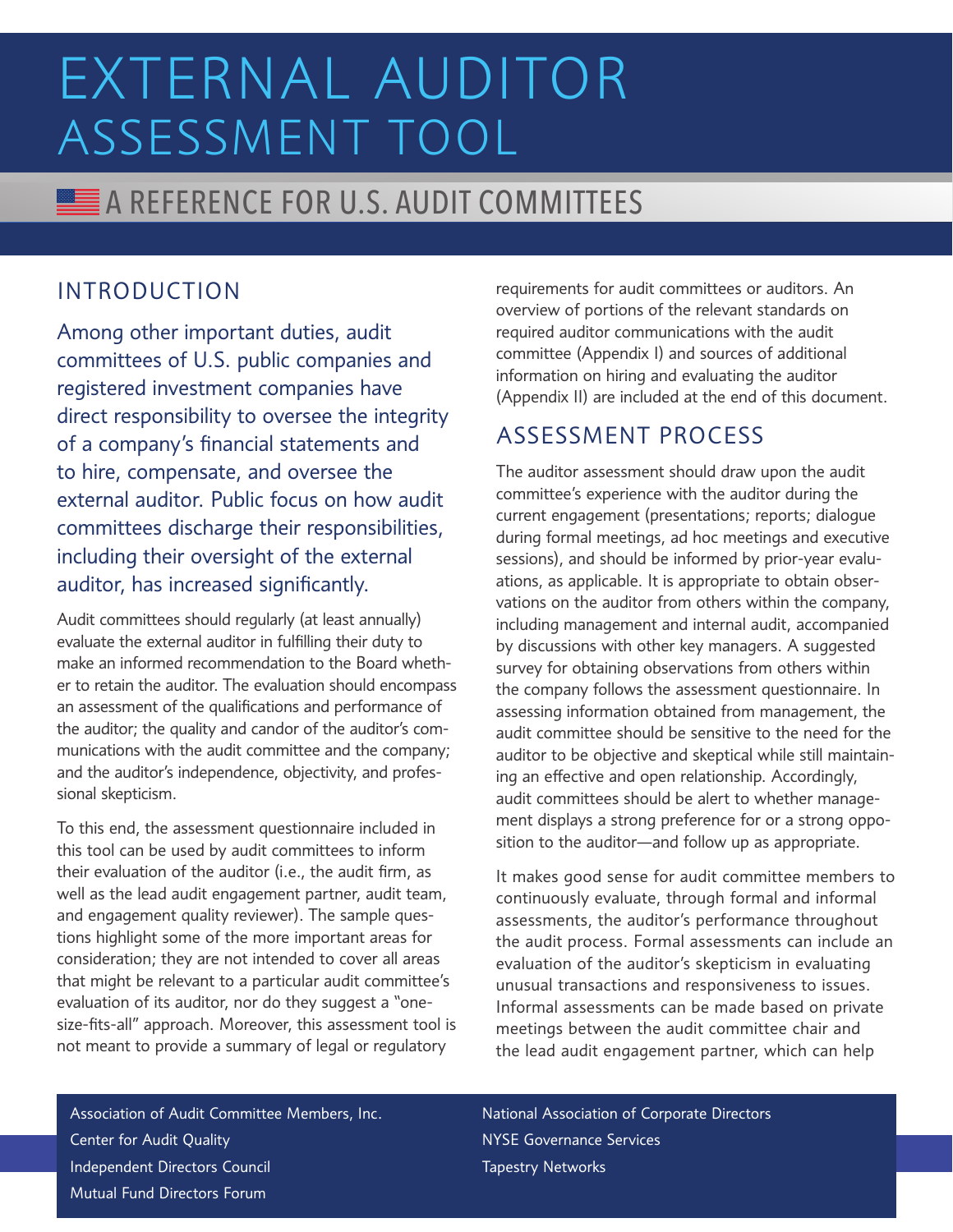build a constructive and mutually respectful working relationship between the audit committee and the auditor. These contemporaneous assessments provide important input into the annual assessment. Audit committees may wish to consider those contemporaneous observations during a more formal assessment process, perhaps by using a questionnaire or guide, such as the one included in this tool. To ensure that all views are considered, audit committees may wish to finalize their assessment during group discussions (as opposed to collecting audit committee member comments separately) during formal committee meetings or conference calls.

Other sources of input into the audit committee's assessment of the external auditor include reviews of regulator inspection reports and peer review findings. Audit committees can also request input from the audit firm itself on its performance through reporting as to how an audit firm's management and operations support the performance of high quality audits.

Finally, the audit committee should consider advising shareholders that they perform an annual evaluation of the auditor. The audit committee should also explain its process, scope of the assessment, and factors considered in selecting or recommending the audit firm, or assessing its performance.<sup>1</sup>

#### QUALITY OF SERVICES AND SUFFICIENCY OF RESOURCES PROVIDED BY THE AUDITOR: PART I

The audit committee's evaluation of the auditor begins with an examination of the quality of the services provided by the engagement team during the audit and throughout the financial reporting year. Because audit quality largely depends on the individuals who conduct the audit, the audit committee should assess whether the primary members of the audit engagement team demonstrated the skills and experience necessary to address the company's areas of greatest financial reporting risk and had access to appropriate specialists and/or national office resources during the audit. The engagement team should have provided a sound risk assessment at the outset of the

audit, including an assessment of fraud risk. During the engagement, the auditor should have demonstrated a good understanding of the company's business, industry, and the impact of the economic environment on the company. Moreover, the auditor should have identified and responded to any auditing and accounting issues that arose from changes in the company or its industry, or changes in applicable accounting and auditing requirements. Another consideration for the audit committee is the quality of the engagement teams that perform portions of the audit in various domestic locations, or in other countries by the audit firm's global network or by other audit firms.

<sup>1</sup> Through *Enhancing the Audit Committee Report: A Call to Action*, the Audit Committee Collaboration encouraged, public company audit committees to voluntarily and proactively improve their public disclosures to more effectively convey to investors and others the critical aspects of the important work that they currently perform, including the oversight of the external auditor. Please see Appendix II for more information on the *Call to Action* and other important resources.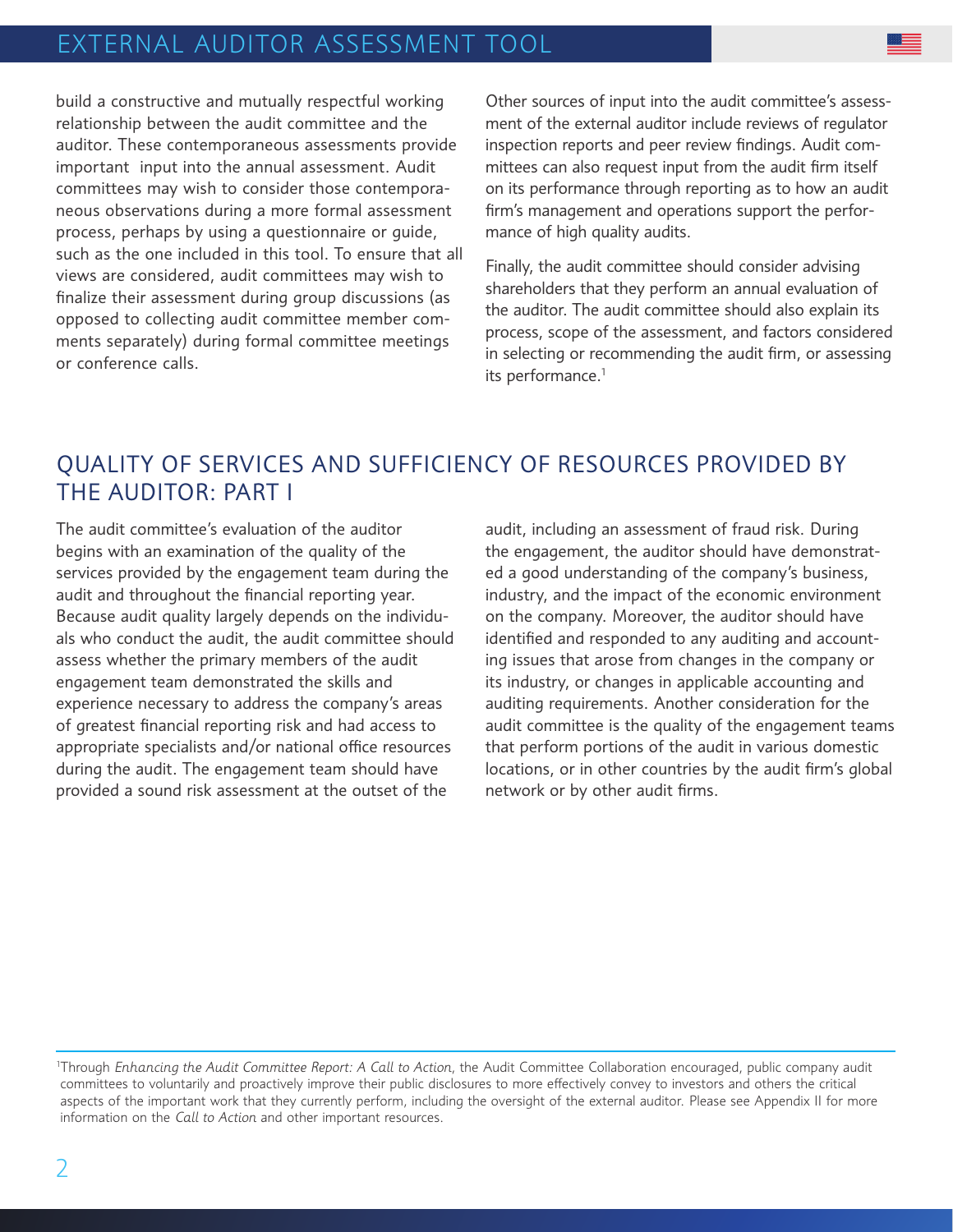| <b>SAMPLE QUESTION SETS</b>                                                                                                                                                                                                                                                                                                                                                                                                                                                                                                                                                                           | <b>OBSERVATIONS</b> |
|-------------------------------------------------------------------------------------------------------------------------------------------------------------------------------------------------------------------------------------------------------------------------------------------------------------------------------------------------------------------------------------------------------------------------------------------------------------------------------------------------------------------------------------------------------------------------------------------------------|---------------------|
| 1 Did the lead audit engagement partner and audit team have the<br>necessary knowledge and skills (company-specific, industry,<br>accounting, auditing) to meet the company's audit requirements?<br>Were the right resources dedicated to the audit? Did the auditor<br>seek feedback on the quality of the services provided? How did the<br>auditor respond to feedback? Was the lead audit engagement part-<br>ner accessible to the audit committee and company management?<br>Did he/she devote sufficient attention and leadership to the audit?                                               |                     |
| 2 Did the lead audit engagement partner discuss the audit plan and<br>how it addressed company/industry-specific areas of accounting<br>and audit risk (including fraud risk) with the audit committee? Did<br>the lead audit engagement partner identify the appropriate risks in<br>planning the audit? Did the lead audit engagement partner discuss<br>any risks of fraud in the financial statement that were factored into<br>the audit plan? Did the lead audit engagement partner express his<br>or her intent to perform detailed substantive testing?                                       |                     |
| 3 If portions of the audit were performed by other teams in various<br>domestic locations, or in other countries by the audit firm's glob-<br>al network or other audit firms, did the lead audit engagement<br>partner provide information about the technical skills, experience<br>and professional objectivity of those auditors? Did the lead audit<br>engagement partner explain how he/she exercises quality control<br>over those auditors? Did the lead audit engagement partner and/<br>or team provide information on significant interactions between<br>his/her team and those auditors? |                     |
| 4 If applicable, has the audit firm sufficiently explained how the<br>changes or rotations of lead audit engagement partner or senior<br>engagement team personnel would be handled and managed<br>(including maintaining independence and monitoring compliance<br>with relevant requirements)?                                                                                                                                                                                                                                                                                                      |                     |
| 5 During the audit, did the auditor meet the agreed-upon<br>performance criteria as reflected in the engagement letter and<br>audit scope? Did the auditor adjust the audit plan to respond to<br>changing risks and circumstances? Did the audit committee<br>understand the changes and agree that they were appropriate?                                                                                                                                                                                                                                                                           |                     |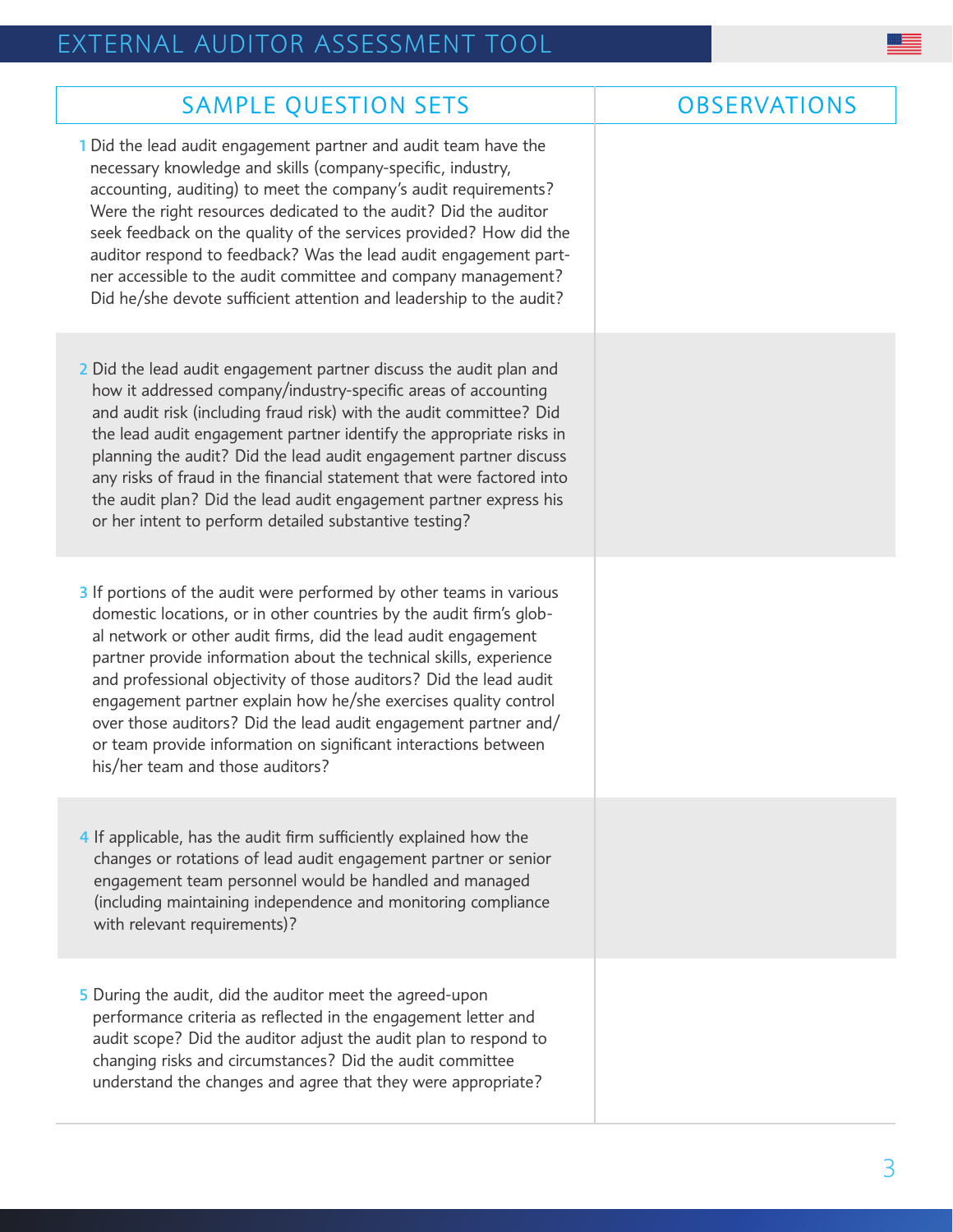#### SAMPLE QUESTION SETS **CONSERVATIONS**

6 Did the lead audit engagement partner advise the audit committee of the results of consultations with the audit firm's national professional practice office or other technical resources on accounting or auditing matters? Were such consultations executed in a timely and transparent manner?

#### QUALITY OF SERVICES AND SUFFICIENCY OF RESOURCES PROVIDED BY THE AUDITOR: PART II

Broader but nevertheless important considerations are (1) whether the audit firm has the relevant industry expertise, as well as the geographical reach necessary to continue to serve the company, and (2) whether the engagement team effectively uses those resources. Other firm-wide questions include the results of the audit firm's most recent inspection report by the Public Company Accounting Oversight Board (PCAOB), including whether the company's audit had been inspected and, if so, whether the PCAOB made comments on the quality or results of the audit. The audit committee also may want to know how the firm plans to respond to PCAOB comments contained in the inspection report, more generally, and to any internal findings regarding the audit firm's quality control program.

#### SAMPLE QUESTION SETS **OBSERVATIONS**

- 7 If the company's audit was subject to inspection by the PCAOB or other regulators, did the auditor advise the audit committee of the selection of the audit, findings, and the impact, if any, on the audit results in a timely manner? Did the auditor communicate the results of the firm's inspection more generally, such as findings regarding companies in similar industries with similar accounting/ audit issues that may be pertinent to the company? Did the auditor explain how the firm planned to respond to the inspection findings and to internal findings regarding its quality control program?
- 8 Does the audit firm have the necessary industry experience, specialized expertise in the company's critical accounting policies, and geographical reach required to continue to serve the company?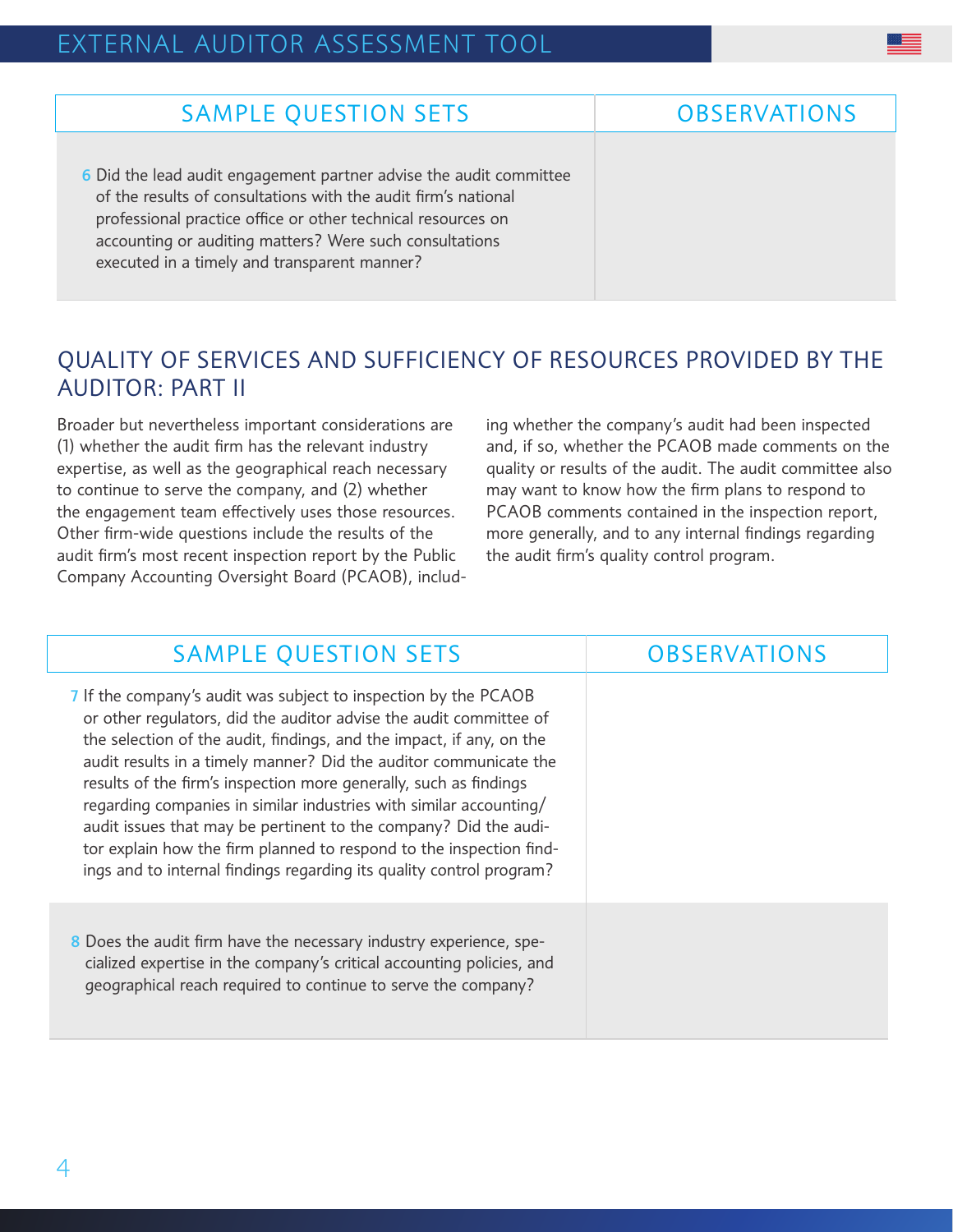| <b>SAMPLE QUESTION SETS</b>                                                                                                                                                                                                                                                         | <b>OBSERVATIONS</b> |
|-------------------------------------------------------------------------------------------------------------------------------------------------------------------------------------------------------------------------------------------------------------------------------------|---------------------|
| 9 Did the audit engagement team have sufficient access to special-<br>ized expertise during the audit? Were additional and appropriate<br>resources dedicated to the audit as necessary to complete the<br>audit work in a timely manner?                                           |                     |
| 10 Was the cost of the audit reasonable and sufficient for the size,<br>complexity and risks of the company? Were the reasons for any<br>changes to cost (e.g., change in scope of work) communicated<br>to the audit committee? Did the audit committee agree with the<br>reasons? |                     |

#### COMMUNICATION AND INTERACTION WITH THE AUDITOR

Frequent and open communication between the audit committee and the auditor is essential for the audit committee to obtain the information it needs to fulfill its responsibilities to oversee the company's financial reporting processes. The quality of communications also provides opportunities to assess the auditor's performance. In addition to communicating with the audit committee as significant issues arise, the auditor should also meet with the audit committee on a frequent enough basis to ensure the audit committee has a complete understanding of the stages of the audit cycle (e.g., planning, completion of final procedures, and, if applicable, completion of interim procedures). Such communications should

focus on the key accounting or auditing issues that, in the auditor's judgment, give rise to a greater risk of material misstatement of the financial statements, as well as any questions or concerns of the audit committee.

PCAOB standards, SEC rules, and stock exchange listing requirements identify a number of matters the auditor must discuss with the audit committee. Audit committees should be familiar with those requirements and consider not only whether the auditor made all of the required communications, but, importantly, the level of openness and quality of these communications, whether held with management present or in executive session.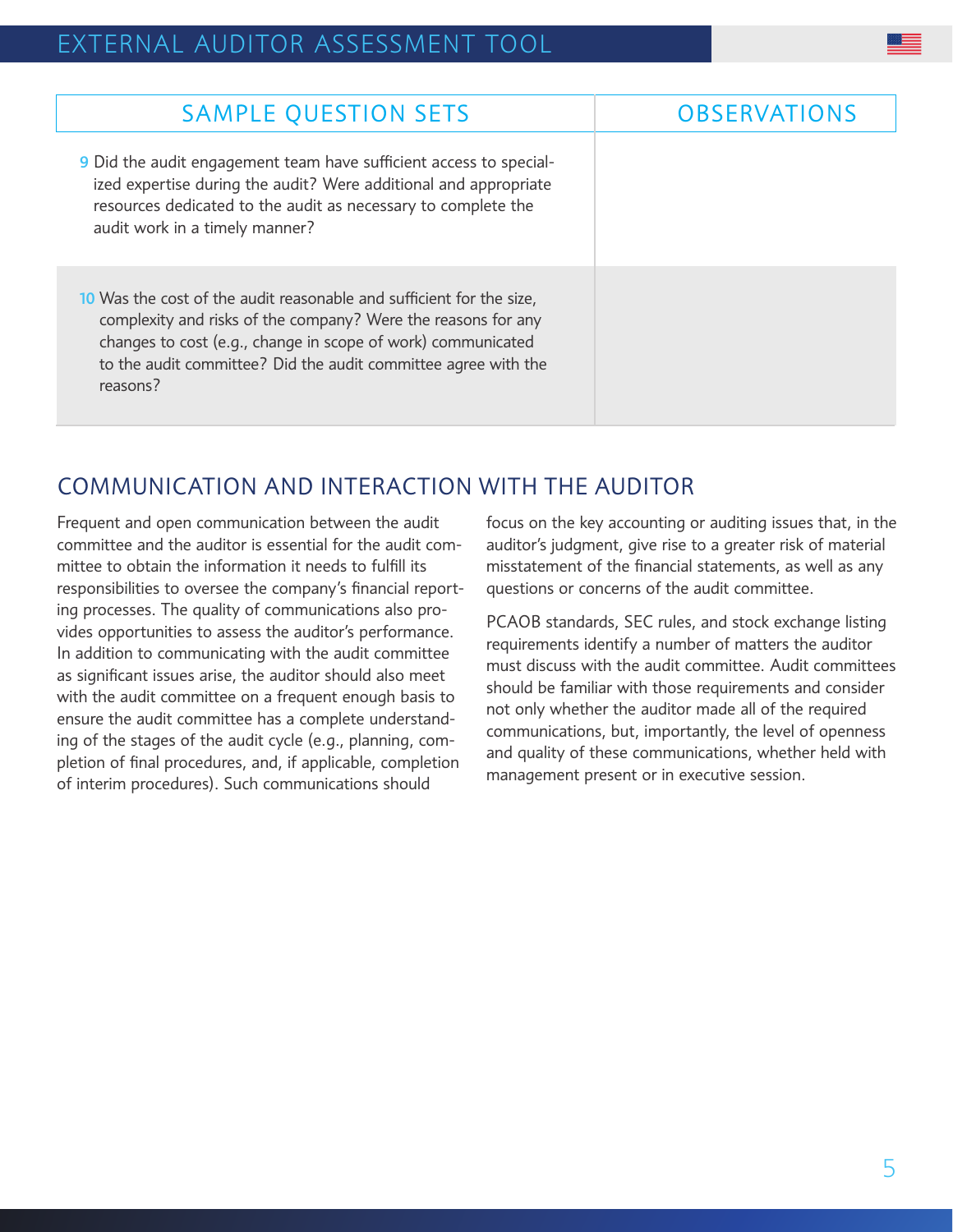| <b>SAMPLE QUESTION SETS</b>                                                                                                                                                                                                                                                                                                                                                                                                                                                        | <b>OBSERVATIONS</b> |
|------------------------------------------------------------------------------------------------------------------------------------------------------------------------------------------------------------------------------------------------------------------------------------------------------------------------------------------------------------------------------------------------------------------------------------------------------------------------------------|---------------------|
| 11 Did the lead audit engagement partner maintain a professional<br>and open dialogue with the audit committee and audit committee<br>chair? Were discussions frank and complete? Was the lead<br>audit engagement partner able to explain accounting and<br>auditing issues in an understandable manner?                                                                                                                                                                          |                     |
| 12 Did the auditor adequately discuss the quality of the company's<br>financial reporting, including the reasonableness of accounting<br>estimates and judgments? Did the auditor discuss how the<br>company's accounting policies compare with industry trends<br>and leading practices?                                                                                                                                                                                          |                     |
| 13 In executive sessions, did the auditor discuss sensitive issues<br>candidly and professionally (e.g., his/ her views on, including any<br>concerns about, management's reporting processes; internal con-<br>trol over financial reporting (e.g., internal whistle blower policy);<br>the quality of the company's financial management team)? Did<br>the lead audit engagement partner promptly alert the audit<br>committee if he/she did not receive sufficient cooperation? |                     |
| 14 Did the auditor inform the audit committee of current develop-<br>ments in accounting principles and auditing standards relevant to<br>the company's financial statements and the potential impact on<br>the audit?                                                                                                                                                                                                                                                             |                     |

E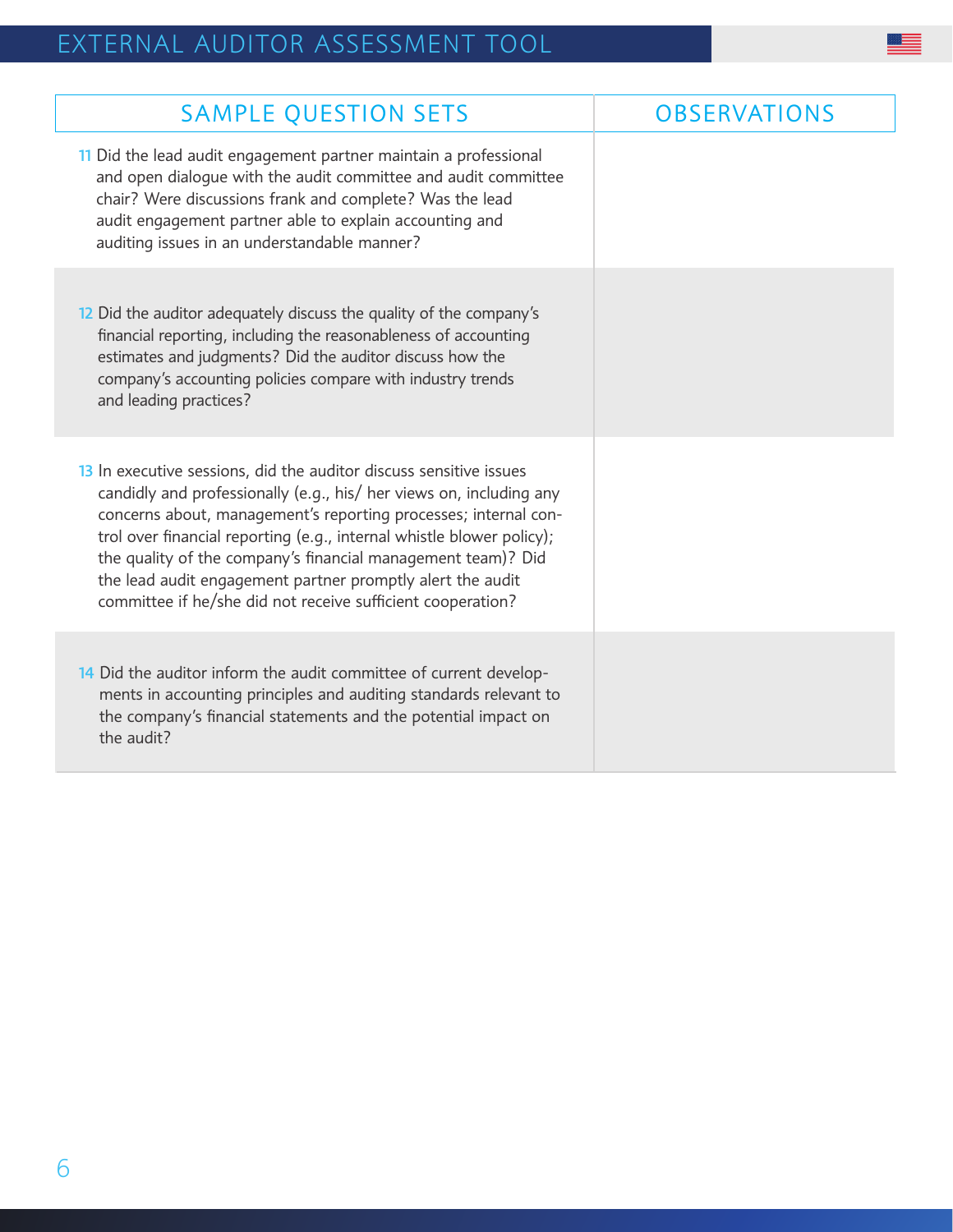#### AUDITOR INDEPENDENCE, OBJECTIVITY, AND PROFESSIONAL SKEPTICISM

The auditor must be independent of the issuer and—in the case of mutual funds—independent of the investment of the investment company. Audit committees should be familiar with the statutory and regulatory independence requirements for auditors, including requirements that the auditor advise the audit committee of any services or relationships that reasonably can be thought to bear on the firm's independence, and evaluate the auditor in light of those requirements.

The technical competence of the auditor alone is not sufficient to ensure a high-quality audit. The auditor also must exercise a high level of objectivity and professional skepticism. The audit committee's interactions with the auditor during the audit provide opportunities to evaluate whether the auditor demonstrates integrity, objectivity, and professional skepticism. For example, the use of estimates and judgments in the financial statements and related disclosures (e.g., fair value, impairment) continues to be an important component of financial reporting. The auditor must be able to evaluate the methods and assumptions used and to challenge, where necessary, management's assumptions and application of accounting policies, including the completeness and transparency of the related disclosures.

An important part of evaluating the auditor's objectivity and professional skepticism is for the audit committee to gauge the frankness and informative nature of responses to open-ended questions put to the lead audit engagement partner (and members of the audit engagement team as appropriate). Examples of appropriate topics include: the financial reporting challenges posed by the company's business model; the quality of the financial management team; the robustness of the internal control environment; changes in accounting methods or key assumptions underlying critical estimates; and the range of accounting issues discussed with management during the audit (including alternative accounting treatments where the auditor and management differed with respect to those treatments). The auditor also should be able to clearly articulate the processes followed and summarize the evidence used to evaluate management's significant estimates and judgments, and to form an opinion whether the financial statements, taken as a whole, were fairly presented in accordance with Generally Accepted Accounting Principles.

| <b>SAMPLE QUESTION SETS</b>                                                                                                                                                                                                                                                                                      | <b>OBSERVATIONS</b> |
|------------------------------------------------------------------------------------------------------------------------------------------------------------------------------------------------------------------------------------------------------------------------------------------------------------------|---------------------|
| 15 Did the audit firm report to the audit committee all matters that<br>might reasonably be thought to bear on the audit firm's indepen-<br>dence, including exceptions to its compliance with independence<br>requirements? Did the audit firm discuss safeguards in place to<br>detect independence issues?    |                     |
| 16 Were there any significant differences in views between<br>management and the auditor? If so, did the auditor present a<br>clear point of view on accounting issues where management's<br>initial perspective differed? Was the process of reconciling views<br>achieved in a timely and professional manner? |                     |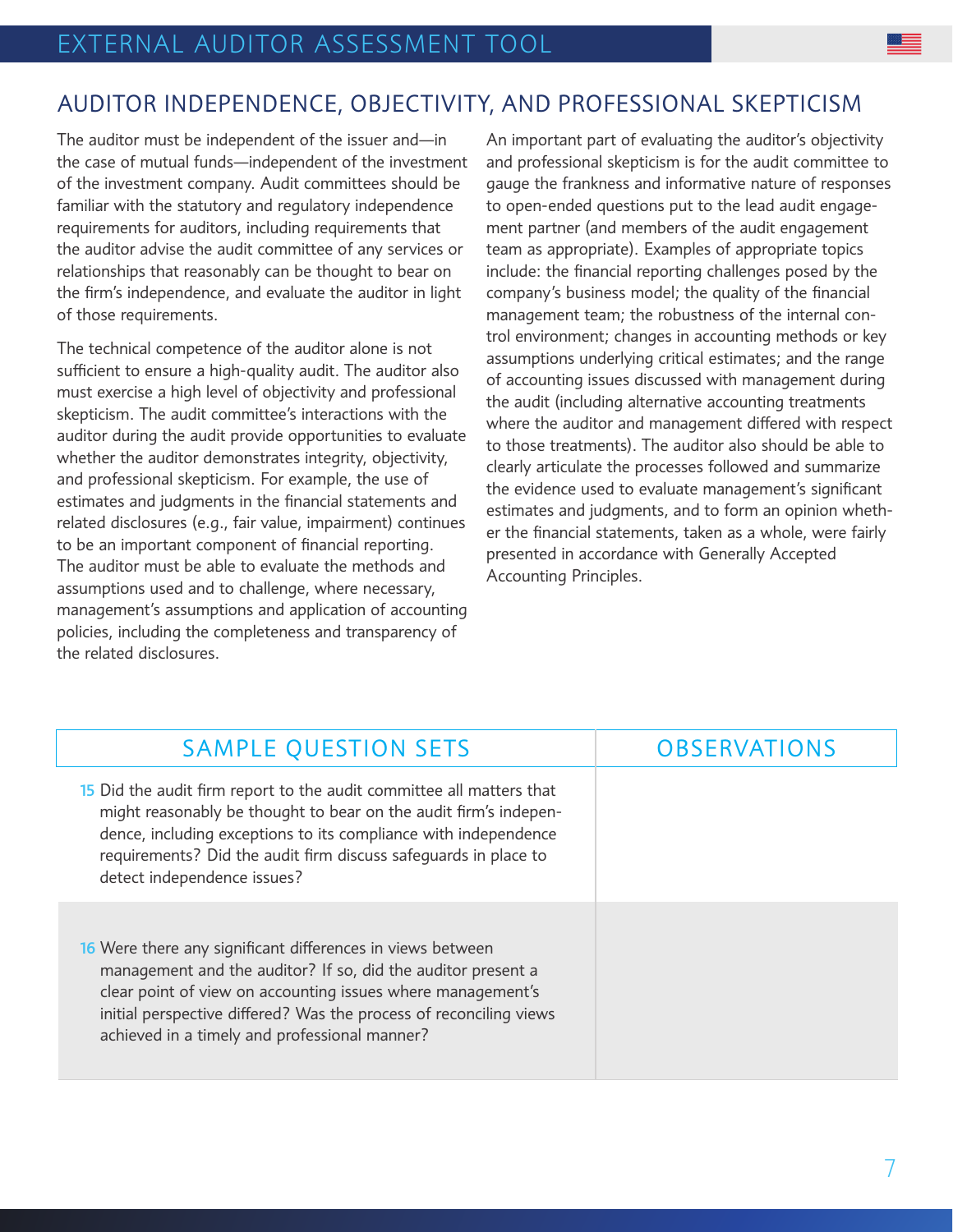| <b>SAMPLE QUESTION SETS</b>                                                                                                                                                                                                                                                                                    | <b>OBSERVATIONS</b> |
|----------------------------------------------------------------------------------------------------------------------------------------------------------------------------------------------------------------------------------------------------------------------------------------------------------------|---------------------|
| 17 If the auditor is placing reliance on management and internal audit<br>testing, did the audit committee agree with the extent of such<br>reliance? Were there any significant differences in views between<br>the internal auditors and the auditor? If so, were they resolved in<br>a professional manner? |                     |
| 18 In obtaining pre-approval from the audit committee for all<br>non-audit services, did the lead audit engagement partner discuss<br>safeguards in place to protect the independence, objectivity, and<br>professional skepticism of the auditor?                                                             |                     |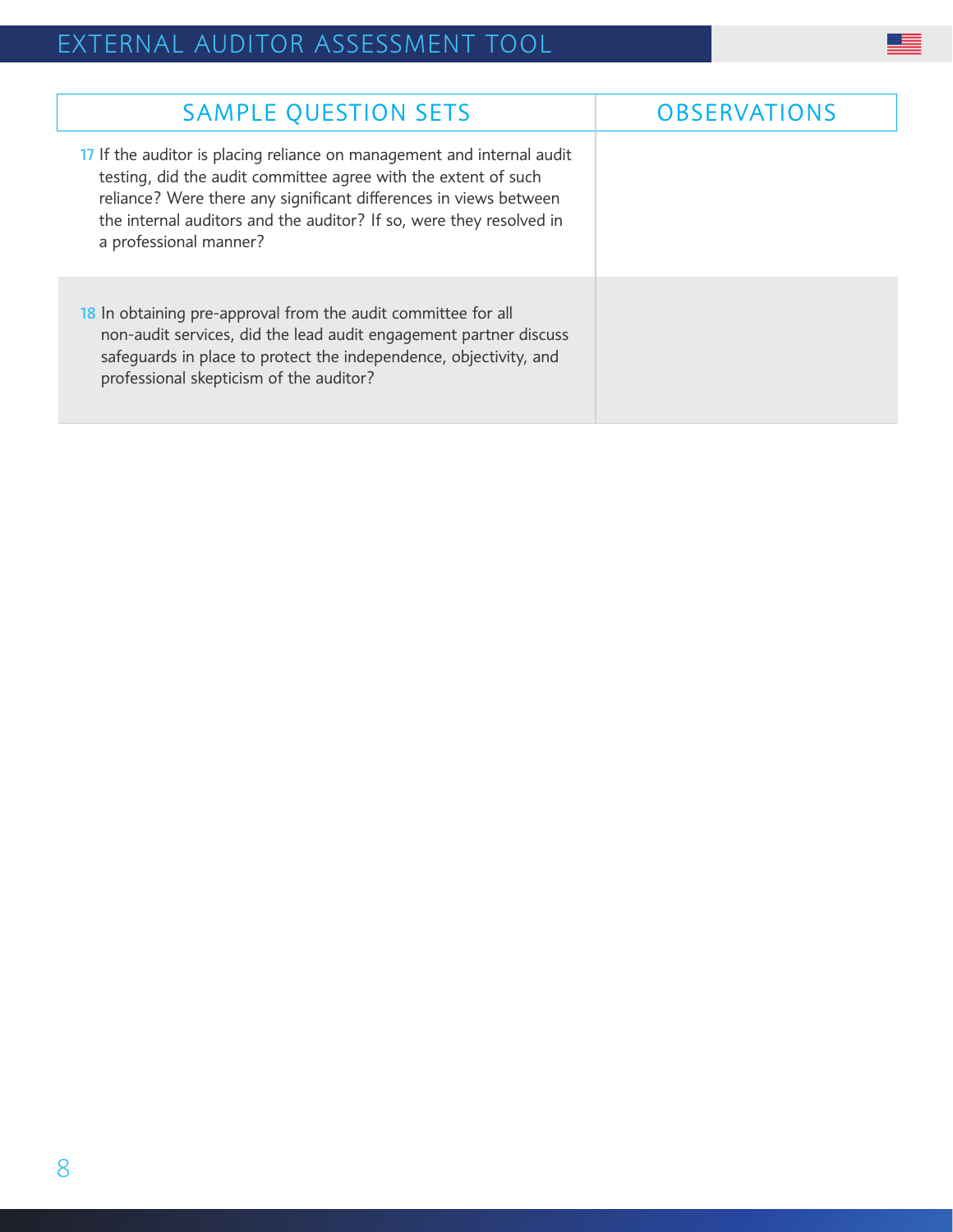### SAMPLE FORM

#### OBTAINING INPUT FROM COMPANY PERSONNEL ABOUT THE EXTERNAL AUDITOR

Because you have substantial contact with the external auditor throughout the year, the audit committee is interested in your views on the quality of service provided, and the independence, objectivity, and professional skepticism demonstrated throughout the engagement by the external audit team and firm.

Please rate the auditor's performance on each of the following attributes using a five-point scale, where 5 = Very High/Completely Satisfied and 1 = Very Low/Completely Dissatisfied.

| QUALITY OF SERVICES PROVIDED BY THE EXTERNAL AUDITOR                                                                                                                                                                                                                 | <b>RATING</b> |
|----------------------------------------------------------------------------------------------------------------------------------------------------------------------------------------------------------------------------------------------------------------------|---------------|
| 1 Meets commitments (e.g., by meeting agreed upon performance delivery dates,<br>being available and accessible to management and the audit committee).                                                                                                              |               |
| 2 Is responsive and communicative (e.g., by soliciting input relative to business risks<br>or issues that might impact the audit plan, identifying and resolving issues in a<br>timely fashion, and adapting to changing risks quickly).                             |               |
| 3 Proactively identifies opportunities and risks (e.g., by anticipating and providing<br>insights and approaches for potential business issues, bringing appropriate expertise<br>to bear, and by identifying meaningful alternatives and discussing their impacts). |               |
| 4 Delivers value for money (e.g., by charging fees that fairly reflect the cost of the<br>services provided, and being thoughtful about ways to achieve a cost-effective<br>quality audit).                                                                          |               |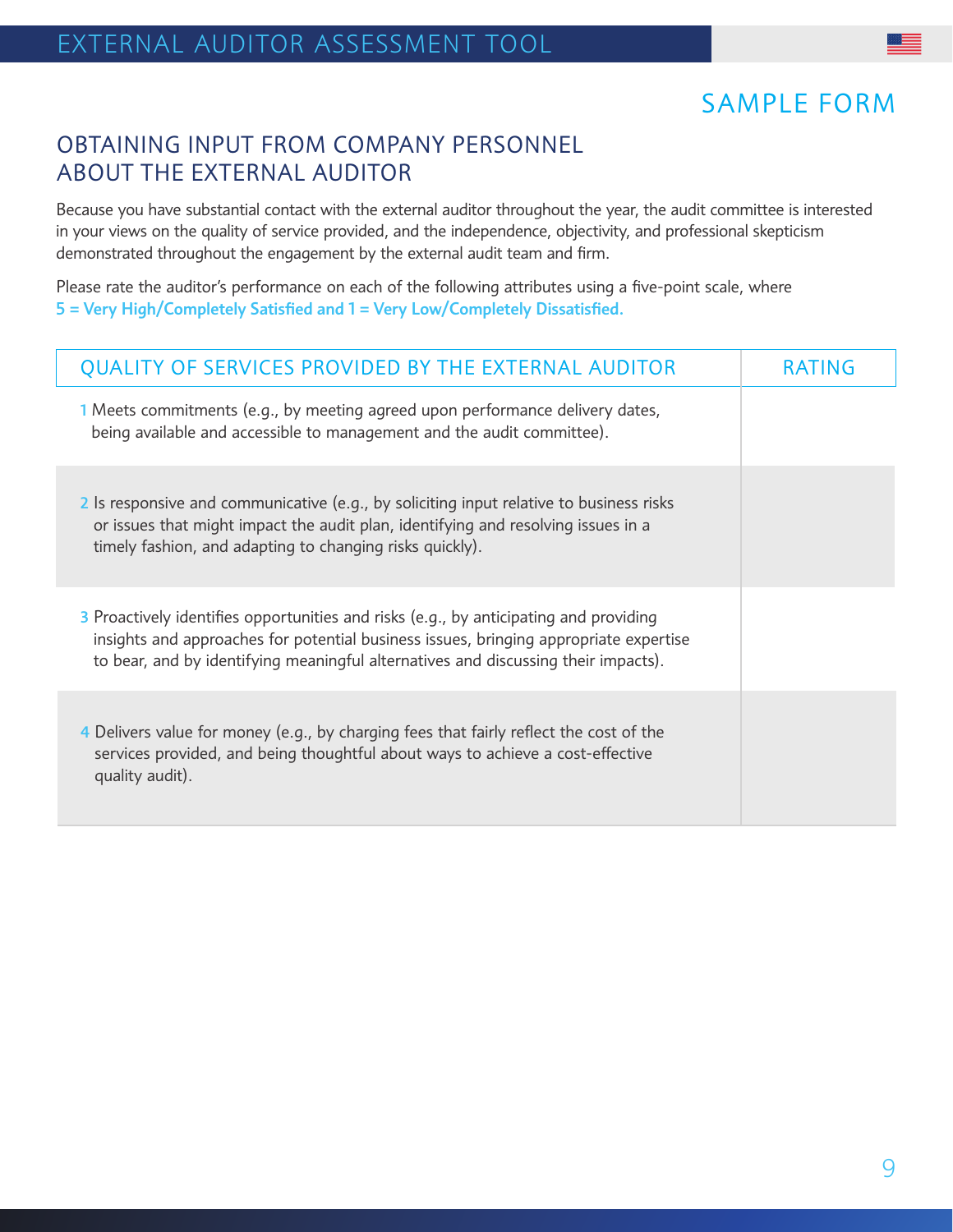| SUFFICIENCY OF AUDIT FIRM AND NETWORK RESOURCES                                                                                                                                                                                                                                                                          | <b>RAIING</b> |
|--------------------------------------------------------------------------------------------------------------------------------------------------------------------------------------------------------------------------------------------------------------------------------------------------------------------------|---------------|
| 5 Is technically competent and able to translate knowledge into practice (e.g., by<br>delivering quality services within the scope of the engagement, using technical<br>knowledge and independent judgment to provide realistic analysis of issues, and<br>providing appropriate levels of competence across the team). |               |
| 6 Understands our business and our industry (e.g., by demonstrating an understand-<br>ing of our specific business risks, processes, systems and operations, by sharing<br>relevant industry experience, and by providing access to firm experts on industry<br>and technical matters).                                  |               |
| 7 Assigned sufficient resources to complete work in a timely manner (e.g., by<br>providing access to specialized expertise during the audit and assigning additional<br>resources to the audit as necessary to complete work in a timely manner).                                                                        |               |

 $\equiv$ 

| <b>COMMUNICATION AND INTERACTION</b>                                                                                                                                                                                                                                                                                                                                                                                                                                                                                                 | <b>RATING</b> |
|--------------------------------------------------------------------------------------------------------------------------------------------------------------------------------------------------------------------------------------------------------------------------------------------------------------------------------------------------------------------------------------------------------------------------------------------------------------------------------------------------------------------------------------|---------------|
| 8 Communicates effectively (e.g., by maintaining appropriate levels of contact/<br>dialogue throughout the year, effectively communicating verbally and in writing,<br>being constructive and respectful in all interactions, and providing timely and<br>informative communications about accounting and other relevant developments).                                                                                                                                                                                              |               |
| 9 Communicates about matters affecting the audit firm or its reputation (e.g., by<br>advising us on significant matters pertaining to the audit firm while respecting<br>the confidentiality of other clients' information, and complying with professional<br>standards and legal requirements, including informing us when the company's<br>audit is subject to inspection by the PCAOB or other regulatory review and<br>sharing the results of the review that are pertinent to the company's accounting<br>or auditing issues). |               |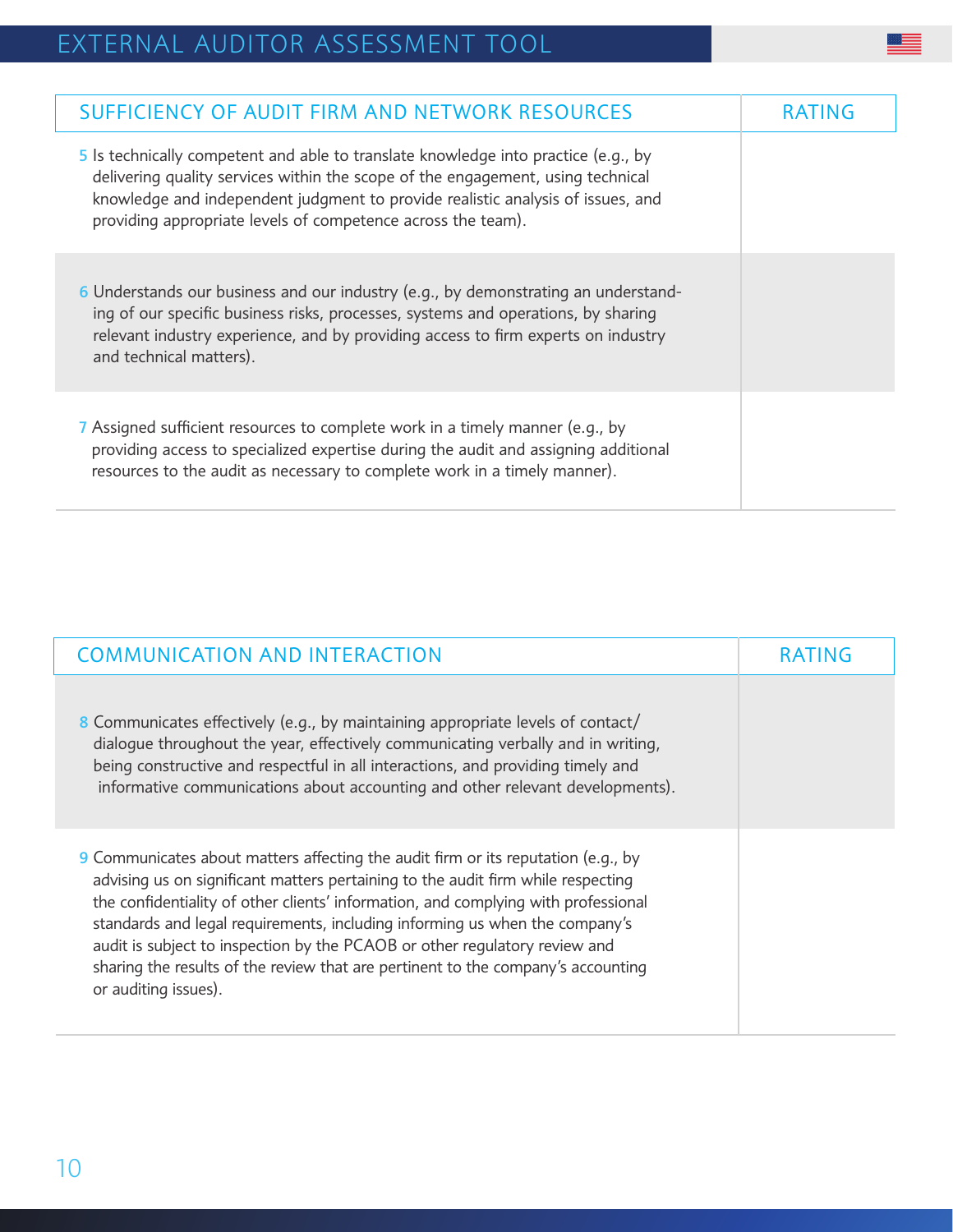| INDEPENDENCE, OBJECTIVITY, AND PROFESSIONAL SKEPTICISM                                                                                                                                                                                                                                        | <b>RAIING</b> |
|-----------------------------------------------------------------------------------------------------------------------------------------------------------------------------------------------------------------------------------------------------------------------------------------------|---------------|
| 10 Demonstrates integrity and objectivity (e.g., by maintaining a respectful but<br>questioning approach throughout the audit, proactively raising important issues to<br>appropriate levels of the organization until resolution is reached, and articulating a<br>point of view on issues). |               |
| 11 Demonstrates independence (e.g., by proactively discussing independence matters<br>and reporting exceptions to its compliance with independence requirements).                                                                                                                             |               |
| 12 Is forthright in dealing with difficult situations (e.g., by proactively identifying,<br>communicating and resolving technical issues, raising important issues to appropri-<br>ate levels in the organization, and by handling sensitive issues constructively).                          |               |

#### RECOMMENDATIONS

13 Are there actions the external auditor should take to improve its delivery of a quality audit?

| Date<br><u> 1989 - Johann John Stoff, deutscher Stoff als der Stoff als der Stoff als der Stoff als der Stoff als der Stoff</u> |  |
|---------------------------------------------------------------------------------------------------------------------------------|--|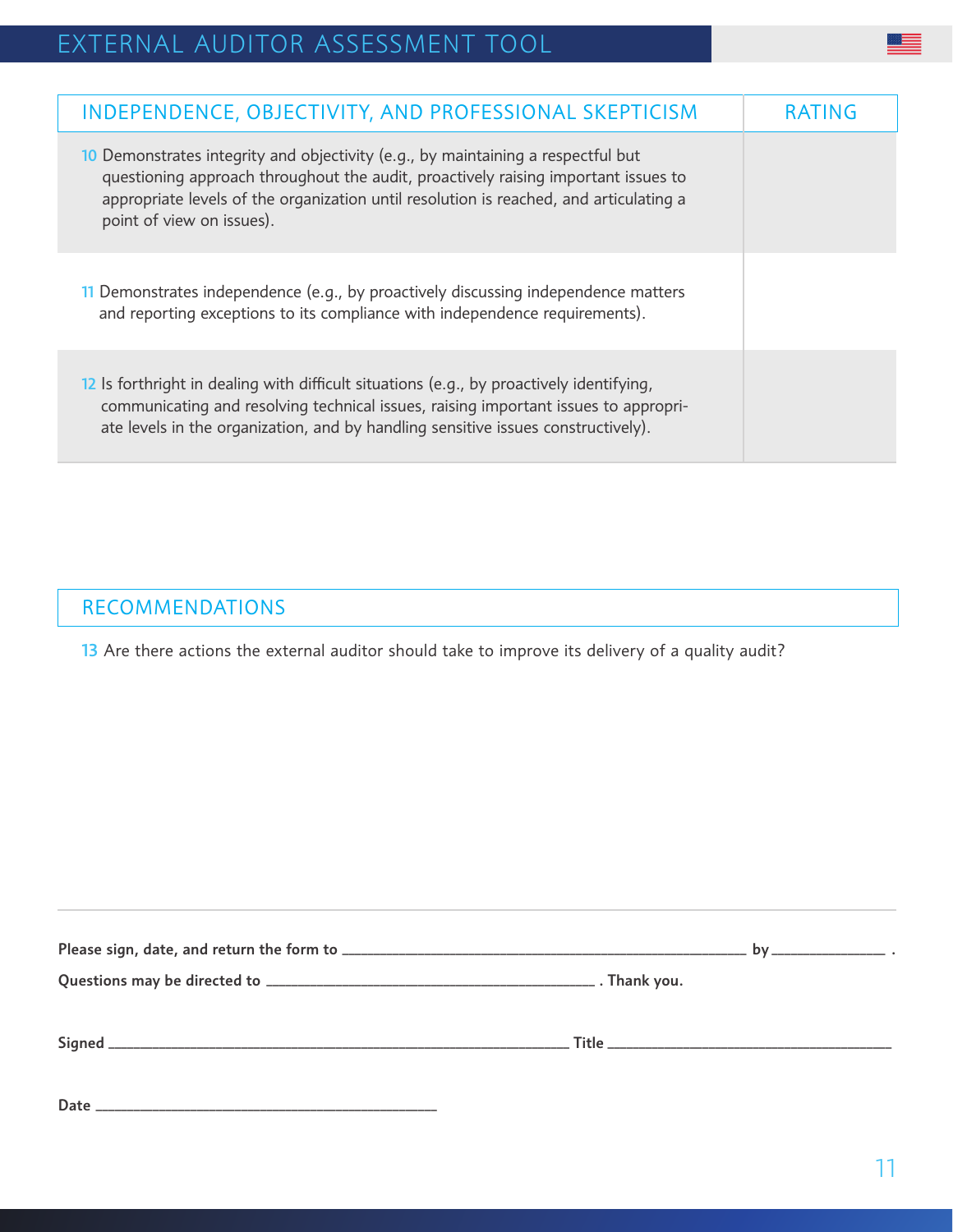### APPENDIX I: RELEVANT U.S. REQUIREMENTS AND STANDARDS

#### PROHIBITED NON-AUDIT SERVICES

There are nine statutory categories of non-audit services that may not be provided to companies by the external auditors (Section 10A (g) to the Securities Exchange Act of 1934). For investment companies, these non-audit services may not be provided to any company in the investment company complex (as defined in 210.2-01(f)(14)):

- Bookkeeping or other services related to the accounting records or financial statements of the audit client;
- Financial information systems design and implementation;
- Appraisal or valuation services, fairness opinions, or contribution-in-kind reports;
- Actuarial services;
- Internal audit outsourcing services;
- Management functions or human resources;
- Broker or dealer, investment adviser, or investment banking services;
- Legal services and expert services unrelated to the audit; and
- Any other service that the PCAOB determines, by regulation, is impermissible.

Audit committees must pre-approve the provision of all other non-audit services by the auditor.

#### OVERVIEW OF AUDITOR COMMUNICATIONS WITH AUDIT COMMITTEES

SEC Rule 2-07 requires the auditor to communicate the following to the audit committee prior to the filing of the company's Form 10-K. For investment companies that file Form N-CSR, these communications must take place annually, except that if the annual communication takes place more than 90 days prior to the filing, the auditor must provide an update describing any changes to the previously reported information.

• Critical accounting policies and practices used by the issuer;

- Alternative accounting treatments within U.S. GAAP for accounting policies and practices related to material items that have been discussed with management during the current audit period, including the ramifications of the use of such alternative disclosures and treatments and the treatment preferred by the independent auditor;
- Material written communications between the independent auditor and management of the issuer; and
- If the audit client is an investment company, all nonaudit services provided to any entity in an investment company complex that were not pre-approved by the investment company's audit committee pursuant to 210.2-01(c)(7).

PCAOB Auditing Standard No. 16 (AS 16), *Communications with Audit Committees,* replaces AU 380 for audits of issuers for fiscal years beginning on or after December 15, 2012. The standard requires the following communications with the audit committee:

- The independent auditor's responsibilities in relation to the audit under the standards of the PCAOB; as part of establishing an understanding with the audit committee on the terms of the engagement; preferably through a written communication (i.e., engagement letter). Also requires communication of major issues discussed with management prior to the initial selection or retention as auditors;
- Whether the audit committee is aware of any matters relevant to the audit, particularly any violations of laws or regulations. Also requires the auditor to communicate the overall audit strategy, timing of the audit and significant risks; including the participation of others in the audit (i.e., specialists, firms beside the principal auditor, etc.); and
- The following with respect to the entity's accounting policies and practices, estimates and significant unusual transactions; and the auditor's evaluation of the quality of a company's financial reporting:
	- o Significant accounting policies and practices Management's initial selection of, or changes in the current period; the effect on financial statements or disclosures for policies that are considered controversial, there is a lack of guidance, or diversity in practice;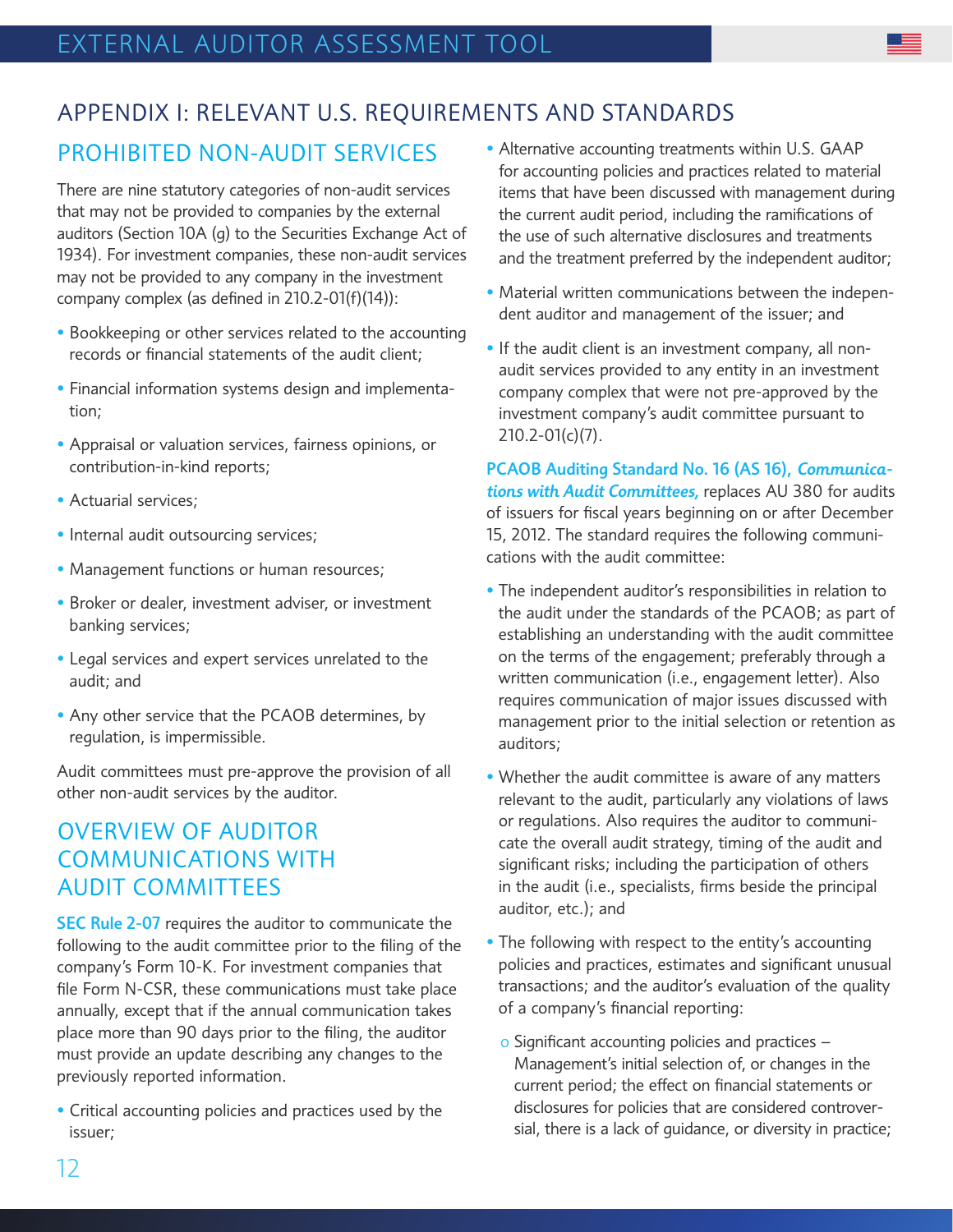and the auditor's qualitative assessment of such policies and practices. Specifically, the quality, not just the acceptability, of the company's accounting principles as applied in its financial reporting and disclosures, including situations in which the auditor identified bias in management's judgments and the auditor's evaluation of the differences between (i) estimates best supported by the audit evidence and (ii) estimates included in the financial statements which are individually reasonable, that indicate a possible bias on the part of company management;

- o Critical accounting policies and practices The reasons such policies and practices are considered critical; how current and anticipated events could affect this determination; and the auditor's assessment of related management disclosures;
- $\circ$  Critical accounting estimates  $-$  A description of the process used to develop such estimates; management's significant assumptions in the estimates that have a high degree of subjectivity; any significant changes in management's process to develop an estimate; and the auditor's conclusion as to the reasonableness of such estimates;
- o Significant unusual transactions Significant transactions outside the normal course of business, or that are unusual due to timing, size, or nature; and the auditor's understanding for the business rationale of such transactions;
- o Financial statement presentation The evaluation of whether the financial statements and related disclosures are presented fairly in accordance with the applicable financial reporting framework;
- o New accounting pronouncements Any concern identified by the auditor related to management's application of pronouncements that have been issued but are not yet effective in relation to future periods; and
- o Alternative accounting treatments All alternative treatments permissible under the applicable financial reporting framework for policies and practices related to material items that have been discussed with management, including the ramifications of the use of such alternative disclosures and treatments and the treatment preferred by the auditor.
- Other communications from the auditor include:
	- $\circ$  Other information The auditor's responsibility with respect to and results of audit procedures performed on other information accompanying the audited financial statements;
	- o Difficult or contentious matters for which the auditor consulted;
	- o Management consultation with other accountants;
	- o Going concern Whether the auditor believes there is: i) substantial doubt including related events or conditions; ii) substantial doubt has been alleviated due to management's plan; iii) substantial doubt remains despite management's plans; and iv) related effect on the financial statements;
	- o Corrected and uncorrected misstatements and omitted disclosures – Requires the auditor to provide the audit committee with a written schedule of uncorrected misstatements that was provided to management. Also requires communication for the basis of whether: i) uncorrected misstatements were immaterial, including qualitative assessment; ii) uncorrected misstatements or underlying matters could potentially cause future-period financial statements to be materially misstated; and iii) corrected misstatements other than those deemed trivial, that might not have been detected other than through the audit procedures;
	- o Disagreements with management, whether or not satisfactorily resolved that individually or in the aggregate could be significant to the entity's financial statements or the audit report; and
	- o Significant difficulties encountered with management in performing the audit.

PCAOB standards require the independent auditor to communicate all material weaknesses and significant deficiencies identified during the audit to the audit committee. If the independent auditor concludes that the audit committee's oversight of the company's external financial reporting and internal control over financial reporting is ineffective, the auditor is required to inform the board of directors.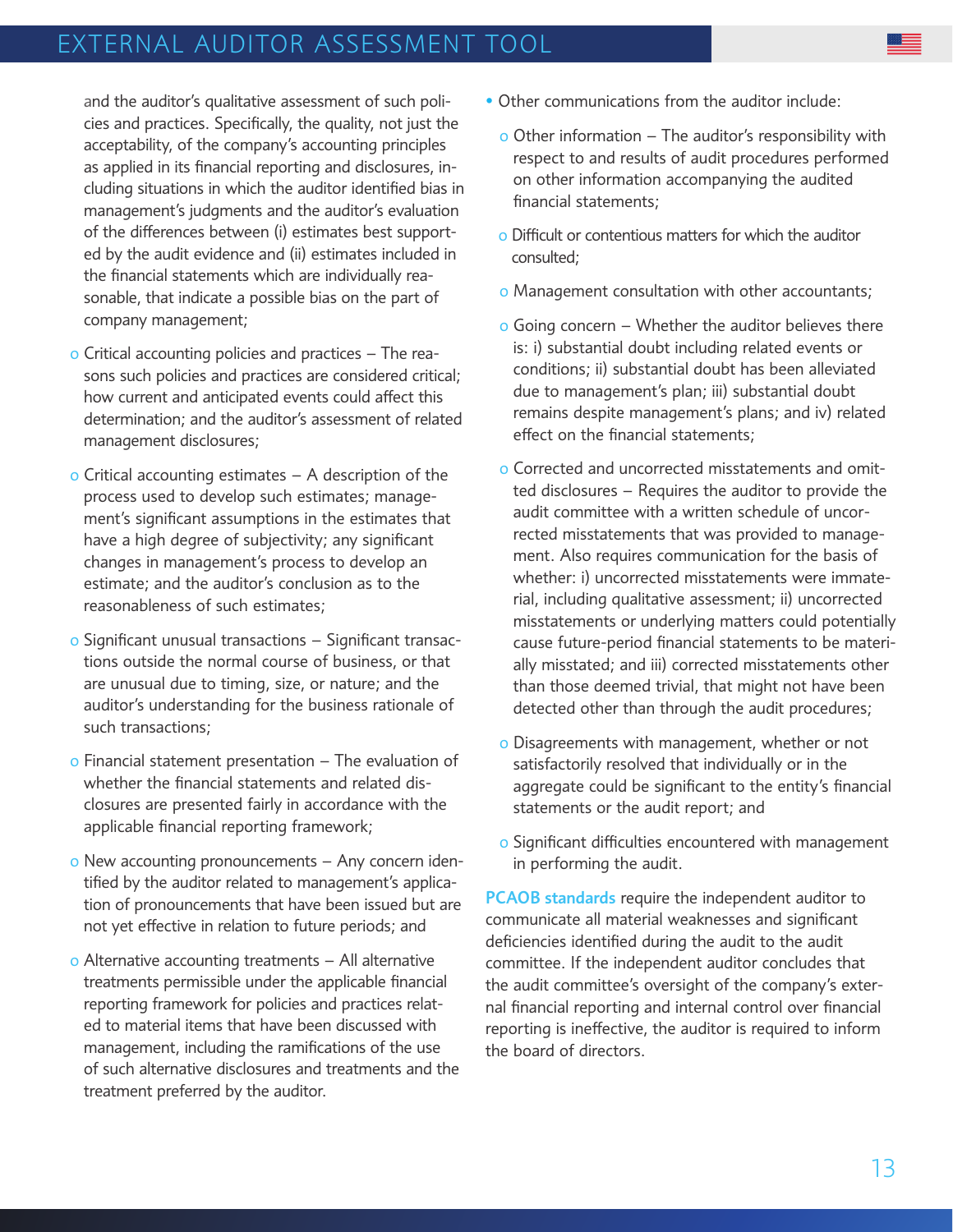PCAOB rules also require at least an annual written statement delineating all relationships between the independent auditor and the company, including individuals in financial reporting oversight roles at the company that reasonably can be thought to bear on independence.

New York Stock Exchange Rule 303A.07(b), from its Listed Company Manual, requires audit committees to have a written charter that sets forth the committee's purpose, including, at a minimum, certain provisions of SEC rule 10A-3(b) (2), (3), (4), and (5), as well as other specific duties and responsibilities, to assist board oversight of the integrity of the company's financial statements, and the independent auditor's qualifications, independence and performance. Pertinent to auditor oversight, the rule includes the following audit committee requirements:

- Obtain and review at least annually a report by the independent auditor which describes the firm's internal quality-control procedures; any material issues raised by the most recent internal quality-control review, or peer review, of the firm, or by any inquiry or investigation by governmental or professional authorities, within the preceding five years, respecting one or more independent audits carried out by the firm, and any steps taken to deal with any such issues; and (to assess the auditor's independence) all relationships between the independent auditor and the listed company;
- Meet to review and discuss the listed company's annual audited financial statements and quarterly financial statements with management and the independent auditor, including reviewing the listed company's i) specific

disclosures under "Management's Discussion and Analysis of Financial Condition and Results of Operations"; and ii) policies with respect to risk assessment and risk management, the company's earnings press releases, as well as financial information and earnings guidance provided to analysts and rating agencies;

- Meet separately, periodically, with management, with internal auditors (or other personnel responsible for the internal audit function) and with independent auditors;
- Review with the independent auditor any audit problems or difficulties and management's response;
- Set clear hiring policies for employees or former employees of the independent auditors; and
- Report regularly to the board of directors.

Commentary to the rule pertinent to the assessment of the independent auditor further provides that after reviewing the auditor's quality control report and the auditor's work throughout the year, the audit committee will be in a position to evaluate the auditor's qualifications, performance and independence (including a review and evaluation of the lead partner) taking into account the opinions of management and the company's internal auditors. The commentary further provides that, in addition to assuring the regular rotation of the lead audit partner as required by law, the audit committee should consider whether, in order to assure continuing auditor independence, there should be regular rotation of the audit firm itself. Finally, audit committees are instructed to present their conclusions to the full board of directors.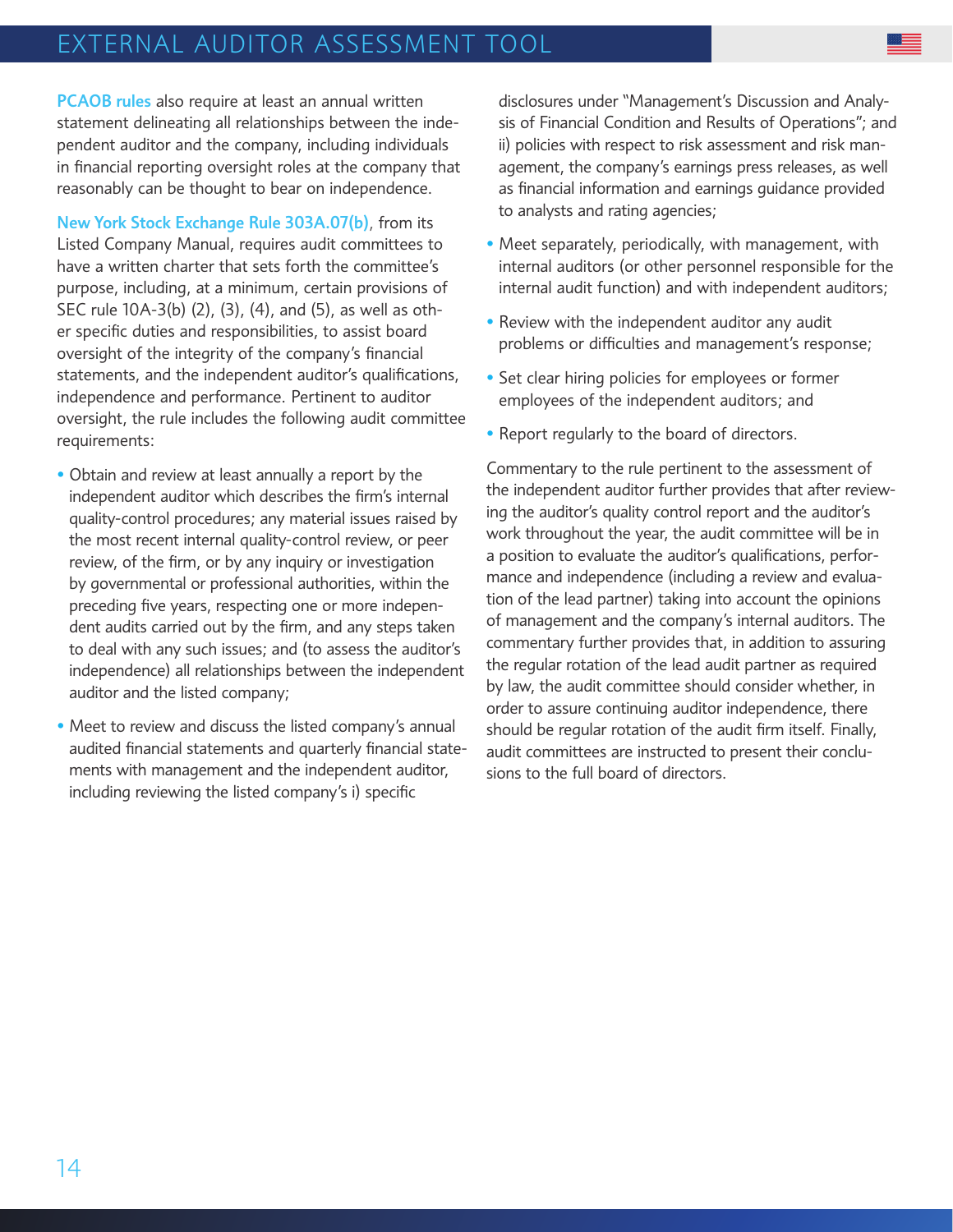#### APPENDIX II: RESOURCES AND SUGGESTED READING

Deloitte & Touche LLP. *Audit Committee Resource Guide*. February 2015.

KPMG Audit Committee Institute. *2015 Global Audit Committee Survey*. 2015.

EY Center for Board Matters. *Staying on Course: A Guide for Audit Committees*. 2014.

National Association of Corporate Directors, Corporate Board Member/NYSE Euronext, Tapestry Networks, the Directors' Council, the Association of Audit Committee Members, Inc., and the Center for Audit Quality. *Enhancing the Audit Committee Report: A Call to Action*. 2013.

Frederick D Lipman, Barry H Genkin,Yelena M Barychev, Bureau of National Affairs (Arlington, Va.), Bloomberg BNA. Audit Committees, Corporate Practice Series No. 49-6th. 2013.

New York Stock Exchange. *New York Stock Exchange Listed Company Manual*. 2012.

Public Company Accounting Oversight Board. *Information for Audit Committees about the PCAOB's Inspection Process*. August 2012.

KPMG Audit Committee Institute. "Is Governance Keeping Pace?" 2012 Audit Committee Issues Conference Highlights. March 2012.

The Institute of Chartered Accountants in Australia, the Financial Reporting Council, and The Institute of Chartered Accountants of Scotland. Walk the Line: *Discussions and Insights With Leading Audit Committee Members*. February 2012.

PwC LLP. Audit Committee Effectiveness: *What Works Best, 4th Edition*. Catherine L. Bromilow and Donald P. Keller. June 2011.

National Association of Corporate Directors and the Center for Board Leadership, KPMG LLP and Alliance Partners. *Report of the NACD Blue Ribbon Commission on Audit Committees*. October 2010.

Grant Thornton LLP. *The Audit Committee Handbook, Fifth Edition*. Louis Braiotta, Jr., R. Trent Gazzaway, Robert H. Colson and Sridhar Ramamoorthi. April 2010.

BDO USA LLP. *Effective Audit Committees in the Ever Changing Marketplace*. 2010.